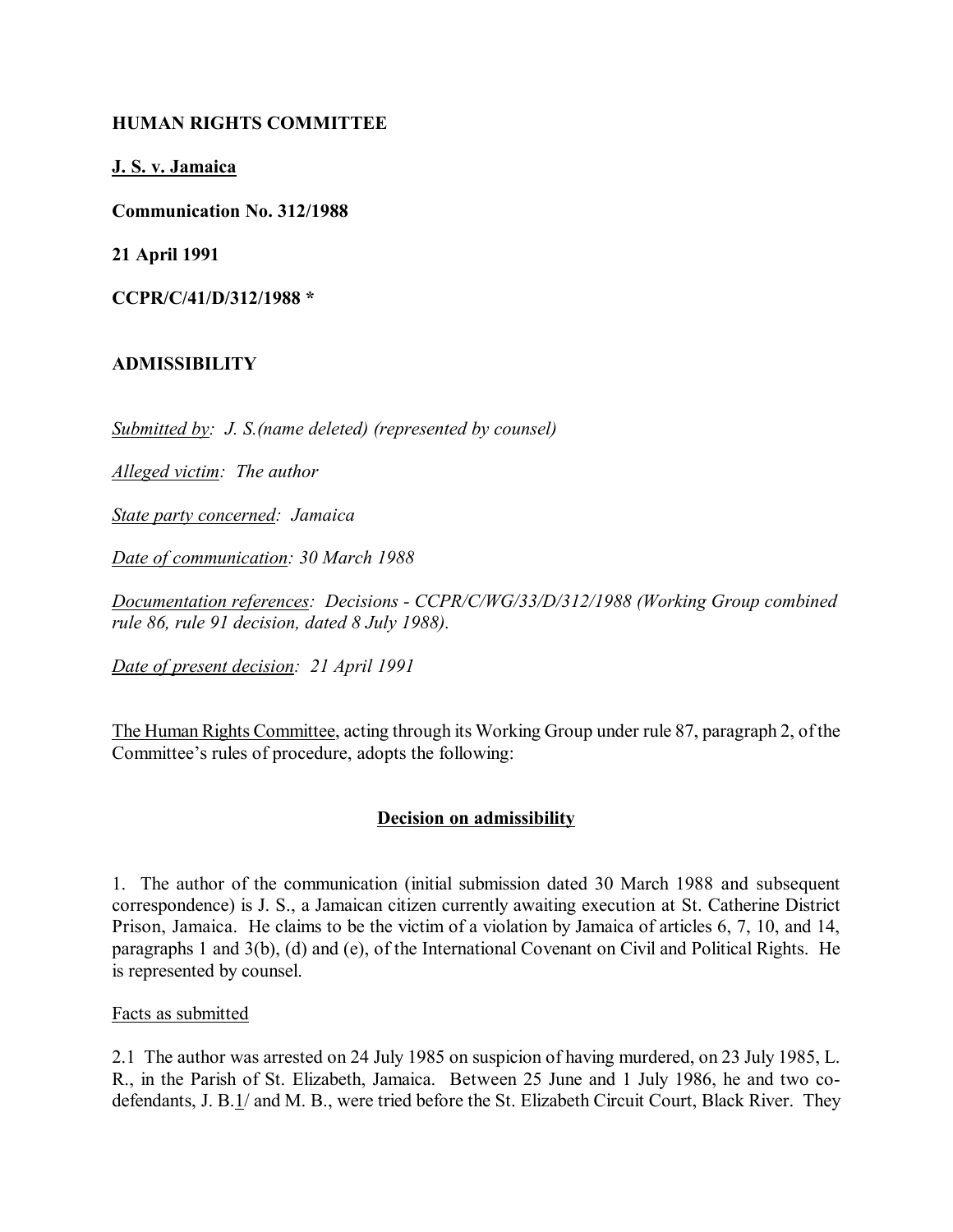were convicted of murder and sentenced to death.

2.2 The author appealed to the Court of Appeal on the grounds that the trial judge had misdirected the jury on the issue of identification evidence. On 7 March 1988, the Court of Appeal dismissed the appeal. A subsequent petition for special leave to appeal to the Judicial Committee of the Privy Council was dismissed on 23 July 1990. With this, it is submitted, domestic remedies have been exhausted.

2.3 The evidence relied on during the trial was the following: at around 6 a.m. on 23 July 1985, the deceased's wife saw her husband leave home in his van, with approximately 30,000 Jamaican dollars in cash to buy pimento. Later the same morning, some police officers found Mr. L. R.shot dead next to his van, on the main road from Cheltenham to Brighton.

2.4 The principal prosecution witness was A. B., a farmer whose house overlooked the Cheltenham-Brighton road. On 23 July 1985 at around 8:30 a.m., he heard two gun shots coming from the direction of the main road. He ran down the hill and hid in the bushes, from where he saw Mr. J. S. and his co-defendants standing beside the van. Mr. A. B. indicated that he had known the author and Mr. J. B. since their childhood. According to Mr. A. B., the defendants were standing approximately 175 yards away from him and the author and Mr. J. B. allegedly each held a gun in their hands; they then appeared to search the van and ran away from the main road along a track running through woodland adjacent to the road.

2.5 After the three men had disappeared, Mr. A. B. reportedly told several people in the neighbouring area different versions of what he had witnessed. When joining a crowd of people outside a shop in Brighton who were discussing the incident, he saw Mr. J. B. and Mr. J. S. pass by, but did not report anything. Later the same day, Mr. A. B. was called by the police who took him to the Newmarket police station, where he described what he had seen in the morning and informed the police about the identity of the presumed authors of the crime.

2.6 Following his arrest, the author spent several days in police custody, but on 5 August 1985 he was released. On 8 October 1985, one of the arresting officers obtained warrants for the arrest of the author and his co-defendants. They were arrested separately between 9 and 14 October 1985. On 15 October 1985, one of the arresting officers, Detective Sergeant A., told them that they were suspected of having murdered Mr. L. R..

2.7 On 15 November 1985, two identification parades were held at the Black River police station. On the first was one C. R., who apparently had been arrested on 14 October together with the author. On the first parade Mr. A. B. was unable to identify anybody; on the second he identified the author. Upon being identified, the author asked Mr. A. B.: "The morning of the incident with L. R., did you see me?" A. B. did not reply. On 3 December 1985, Mr. J. B. and Mr. M. B. appeared on another identification parade. Mr. A. B. identified both. All three were thereupon charged with murder.

2.8 During the trial, the author made an unsworn statement from the dock, denying any involvement in the crime. He merely indicated that on the day in question, 23 July 1985, he had run into some people who had told him that A. B. was spreading rumors about a shooting on the Brighton-Cheltenham road. Apart from this statement, no evidence was called on the author's behalf.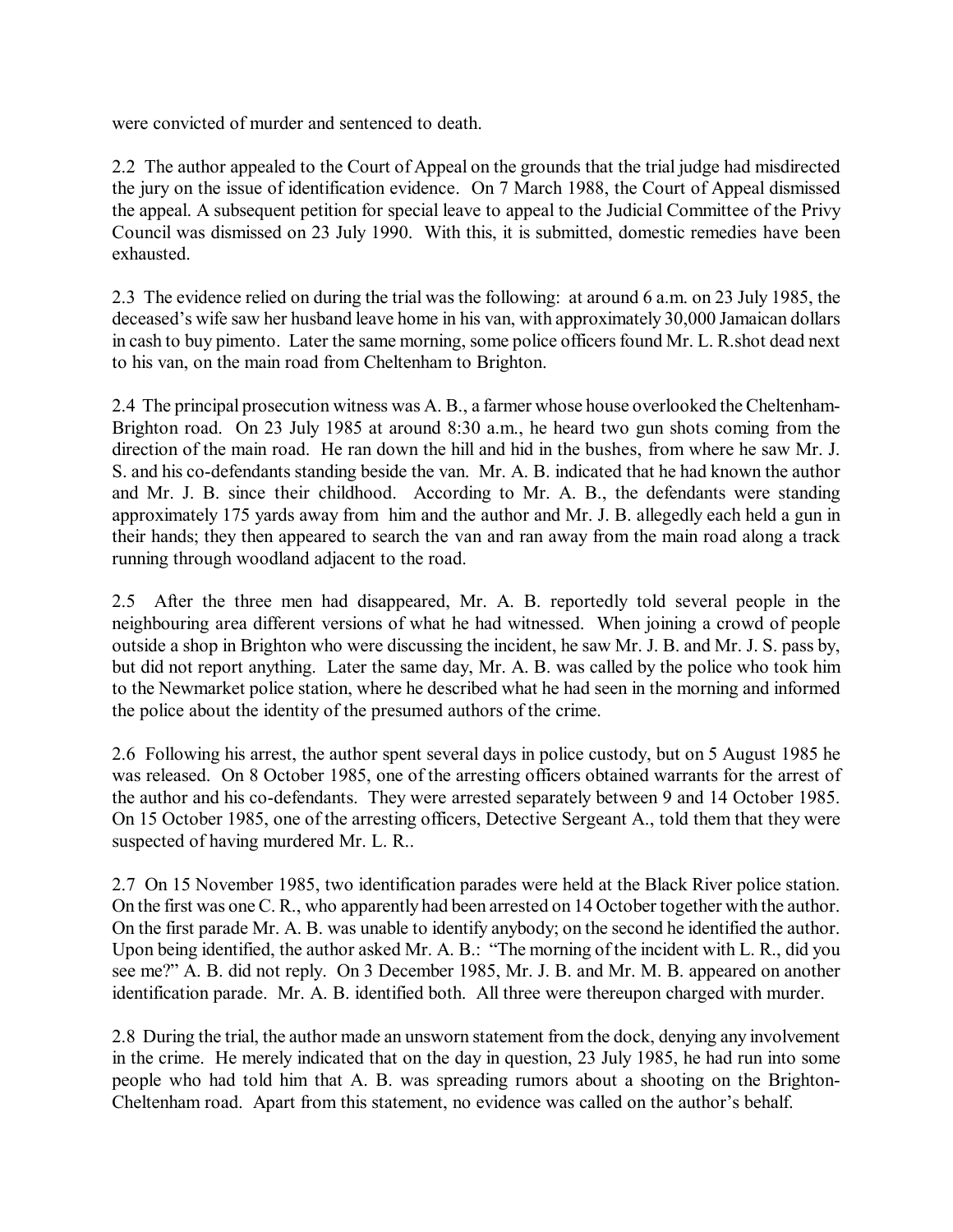# **Complaint**

3.1 The author alleges that he was denied a fair trial, contrary to article 14, paragraph 1, of the Covenant. The prosecution's only witness, A. B., had a proved history of mental disorder, having undergone treatment at the Bellevue Psychiatric Hospital. The trial judge allegedly failed to investigate Mr. A. B.'s mental condition; nor was the jury alerted to the dangers of relying on the evidence of a witness with past mental disorders. Furthermore, there were allegedly numerous severe inconsistencies in Mr. A. B.'s testimony. Yet, the trial judge did not convey to the jury that it should exercise extreme caution in the light of these inconsistencies. Finally, there were alleged irregularities in the police investigation of the murder which went largely unexplored and unanswered during the trial, since Detective Sergeant A. had died in February 1986, before the preliminary hearing in the case took place. The other police officer subsequently in charge of the investigation could not explain the irregularities.

3.2 The author further alleges a violation of article 14, paragraphs 3 (b) and (d), of the Covenant, in that he was not provided adequate facilities for the preparation of his defence and was inadequately represented. Thus, neither the psychiatric reports of Mr. A. B. nor the files of Detective Sergeant A. were available to him during the trial. Allegedly, the legal aid attorney assigned to his case made no attempt to obtain Mr. A. B.'s medical records. Furthermore, it is claimed that the author was unable to consult or communicate with his attorney for the appeal, since he was unaware of the latter's identity until the very day of the hearing of the appeal. He was not informed of the date of the hearing of the appeal until the very day it occurred and did not attend the hearing.

3.3 The author contends that his right under article 14, paragraph 3 (e), was violated in that he was denied the opportunity to secure the attendance and examination of witnesses on his behalf. He claims that he informed his attorney that two witnesses were present in court who allegedly could have testified that he was innocent; the attorney, however, took the view that the author's case was weak and that it was not in his interest to call the witnesses. Finally, the representative failed to call any witnesses in relation to Mr. A. B.'s mental disorder.

3.4 The author finally alleges that he has been subjected to violations of articles 6, 7, and 10 of the Covenant. Since the day of his conviction, he has been confined to a small cell on death row. The author describes the living conditions on death row as "dreadful": some 240 inmates fill a prison wing designed for an occupancy of 85; medical and dental care are absent; basic facilities for personal hygiene are missing; the quality of food and drink is unbelievably bad; and recreational and educational facilities of any kind are said to be lacking. The author adds that his health is at serious risk owing to the conditions on death row. Taken together, these factors are said to constitute cruel, inhuman and degrading treatment. In this context, the author submits a copy of a 1990 report on the conditions of detention at his prison prepared by a United States non-governmental organization. Finally, he affirms that a resumption of executions after a virtual moratorium of three years - the last execution in Jamaica took place in February 1988 - would be based on political rather than legal considerations. As a result, a warrant for his execution would amount to an arbitrary deprivation of life.

#### State party's observations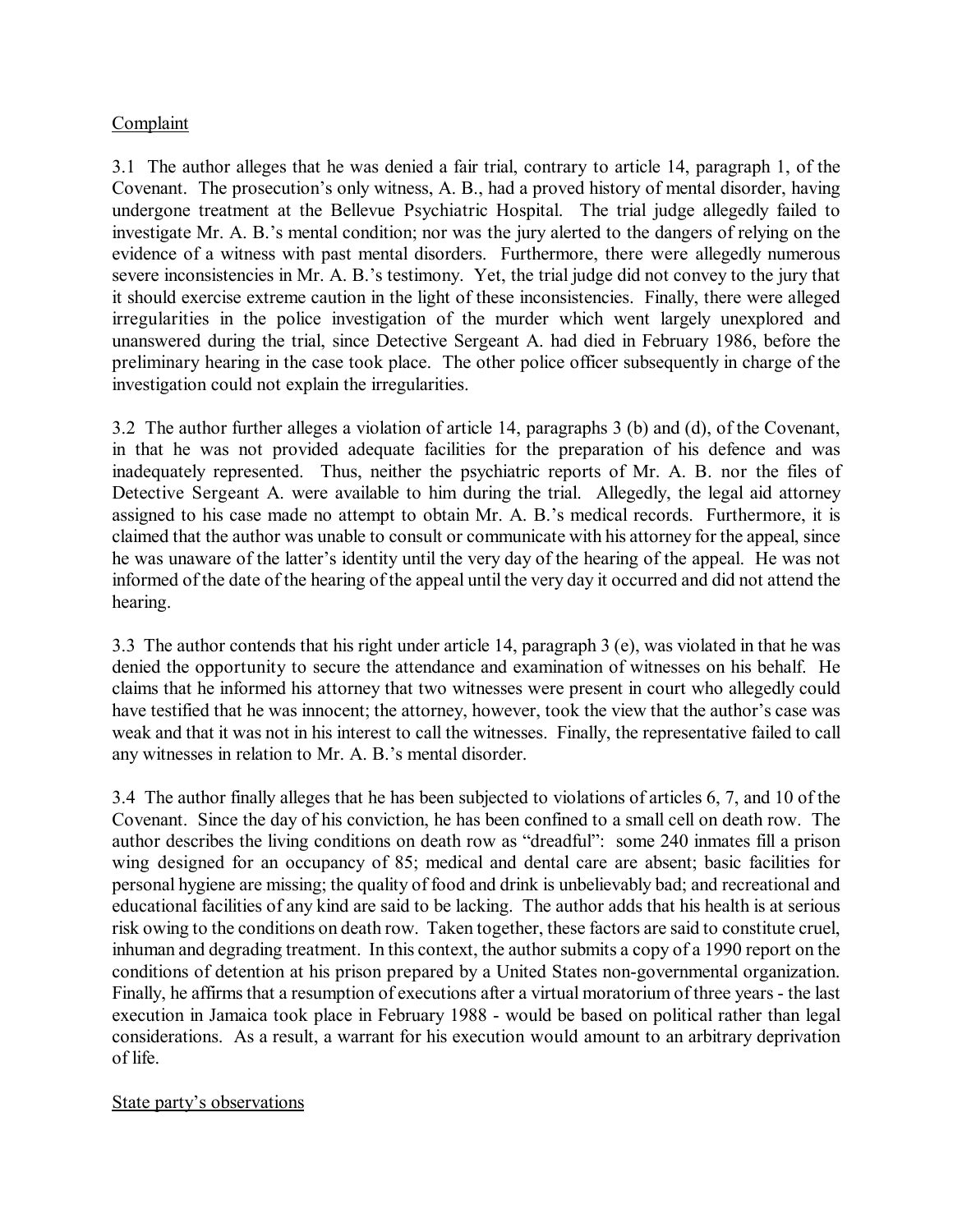4. The State party contends that the communication is inadmissible on the grounds of nonexhaustion of domestic remedies, since the author has failed to pursue constitutional remedies available to him under the Jamaican Constitution. Thus, in respect of his allegation that he was denied adequate facilities for the preparation of this defence, a right protected by section 20, paragraph 6(b), of the Jamaican Constitution, it would be open to him to apply for redress to the Supreme (Constitutional) Court under section 25 of the Jamaican Constitution.

## Issues and proceedings before the Committee

5.1 Before considering any claims contained in a communication the Human Rights Committee must, in accordance with rule 87 of its rules of procedure, decide whether or not it is admissible under the Optional Protocol to the Covenant.

5.2 The Committee has ascertained, as it is required to do under article 5, paragraph 2(a), of the Optional Protocol, that the same matter is not being examined under another procedure of international investigation or settlement.

5.3 With regard to the State partyís contention that the communication is inadmissible because of the author's failure to pursue constitutional remedies available to him under the Jamaican Constitution, the Committee observes that section 20, paragraph 1, of the Constitution guarantees the right to a fair trial, whereas section 25, paragraph 2, stipulates that the Supreme (Constitutional) Court may "hear and determine" applications with regard to the alleged non-observance of constitutional guarantees, but limits its jurisdiction to such cases where the applicants have not already been afforded "adequate means of redress for the contraventions alleged" (sect. 25, para. 2, in fine). The Committee recalls that the State party was requested to clarify, in several interlocutory decisions, whether the Supreme (Constitutional) Court has had the opportunity to determine the question pursuant to section 25, paragraph 2, of the Constitution, whether an appeal to the Court of Appeal and the Judicial Committee of the Privy Council constitutes "adequate means of redress" within the meaning of section 25, paragraph 2. The State party has replied that the Supreme Court has not so far had said opportunity. Taking into account the State party's clarification, together with the absence of legal aid for filing a motion in the Constitutional Court and the unwillingness of Jamaican counsel to act in this regard without remuneration, the Committee finds that recourse to the Constitutional Court under section 25 of the Jamaican Constitution is not a remedy available to the author within the meaning of article 5, paragraph 2(b), of the Optional Protocol.

5.4 Inasmuch as the author's allegations under articles 7 and 10 of the Covenant, related to the conditions of his detention on death row, are concerned, the Committee notes that it is not apparent that the author complaint to the competent authorities about these conditions of detention, or that local remedies before the Jamaican courts in respect of this issue have been exhausted. In this respect, therefore, the Committee concludes that the requirements of article 5, paragraph 2(b), of the Optional Protocol have not been met.

5.5 With respect to the author's claim of unfair trial, the Committee reaffirms its constant jurisprudence that it is generally for the appellate courts of States parties to the Covenant to evaluate the facts and evidence in a particular case. It is not in principle for the Committee to review specific instructions to the jury by the judge in a trial by jury, unless it can be ascertained that the